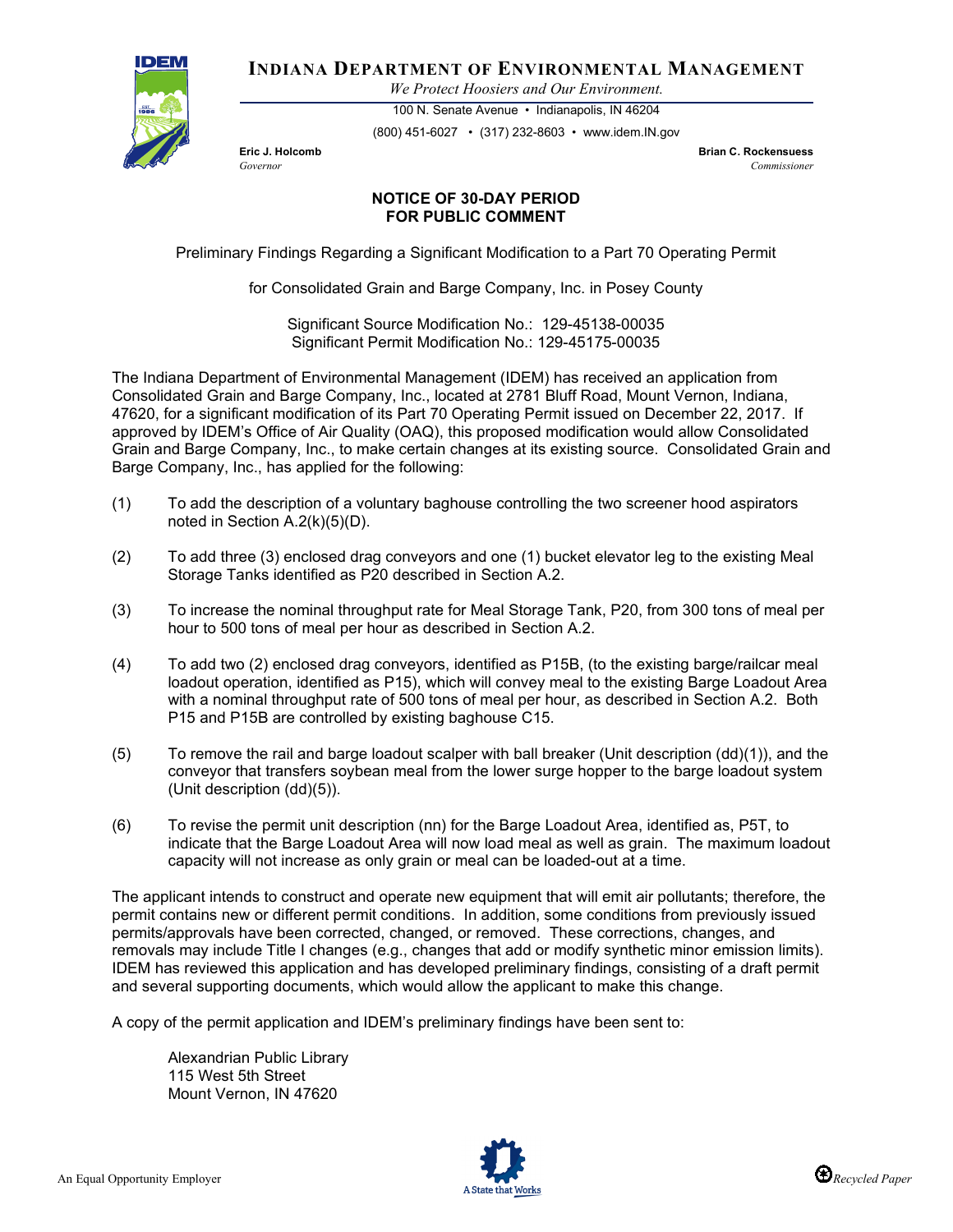and

IDEM Southwest Regional Office 114 South 7th Street P.O. Box 128 Petersburg, IN 47567-0128

A copy of the preliminary findings is available on the Internet at: [http://www.in.gov/ai/appfiles/idem-caats/.](http://www.in.gov/ai/appfiles/idem-caats/)

A copy of the application and preliminary findings is also available via IDEM's Virtual File Cabinet (VFC). To access VFC, please go to:<https://www.in.gov/idem/> and enter VFC in the search box. You will then have the option to search for permit documents using a variety of criteria.

## **How can you participate in this process?**

This notice is posted on IDEM's website [\(https://www.in.gov/idem/public-notices/\)](https://www.in.gov/idem/public-notices/). The date that this notice is posted on IDEM's website marks the beginning of a 30-day public comment period. If the  $30<sup>th</sup>$ day of the comment period falls on a day when IDEM offices are closed for business, all comments must be postmarked or delivered in person on the next business day that IDEM is open.

You may request that IDEM hold a public hearing about this draft permit. If adverse comments concerning the **air pollution impact** of this draft permit are received, with a request for a public hearing, IDEM will decide whether or not to hold a public hearing. IDEM could also decide to hold a public meeting instead of, or in addition to, a public hearing. If IDEM decides to conduct a public hearing and/or public meeting, IDEM will post a separate announcement of the date, time, and location of that public hearing and/or public meeting on IDEM's website [\(https://www.in.gov/idem/public-notices/\)](https://www.in.gov/idem/public-notices/). At a hearing, you would have an opportunity to submit written comments and make verbal comments. At a meeting, you would have an opportunity to submit written comments, ask questions, and discuss any air pollution concerns with IDEM staff.

Comments and supporting documentation, or a request for a public hearing should be sent in writing to IDEM at the address below. If you comment via e-mail, please include your full U.S. mailing address so that you can be added to IDEM's mailing list to receive notice of future action related to this permit. If you do not want to comment at this time, but would like to receive notice of future action related to this permit application, please contact IDEM at the address below. Please refer to permit number SSM 129-45138- 00035 and SPM 129-45175-00035 in all correspondence.

## **Comments should be sent to:**

Daniel W. Pell IDEM, Office of Air Quality 100 North Senate Avenue MC 61-53 IGCN 1003 Indianapolis, Indiana 46204-2251 (800) 451-6027, ask for Daniel W. Pell or (317) 234-8532 Or dial directly: (317) 234-8532 Fax: (317) 232-6749 attn: Daniel W. Pell E-mail: dpell@idem.IN.gov

All comments will be considered by IDEM when we make a decision to issue or deny the permit. Comments that are most likely to affect final permit decisions are those based on the rules and laws governing this permitting process (326 IAC 2), air quality issues, and technical issues. IDEM does not have legal authority to regulate zoning, odor, or noise. For such issues, please contact your local officials.

For additional information about air permits and how the public and interested parties can participate, refer to the IDEM Air Permits page on the Internet at: [https://www.in.gov/idem/airpermit/public-](https://www.in.gov/idem/airpermit/public-participation/)